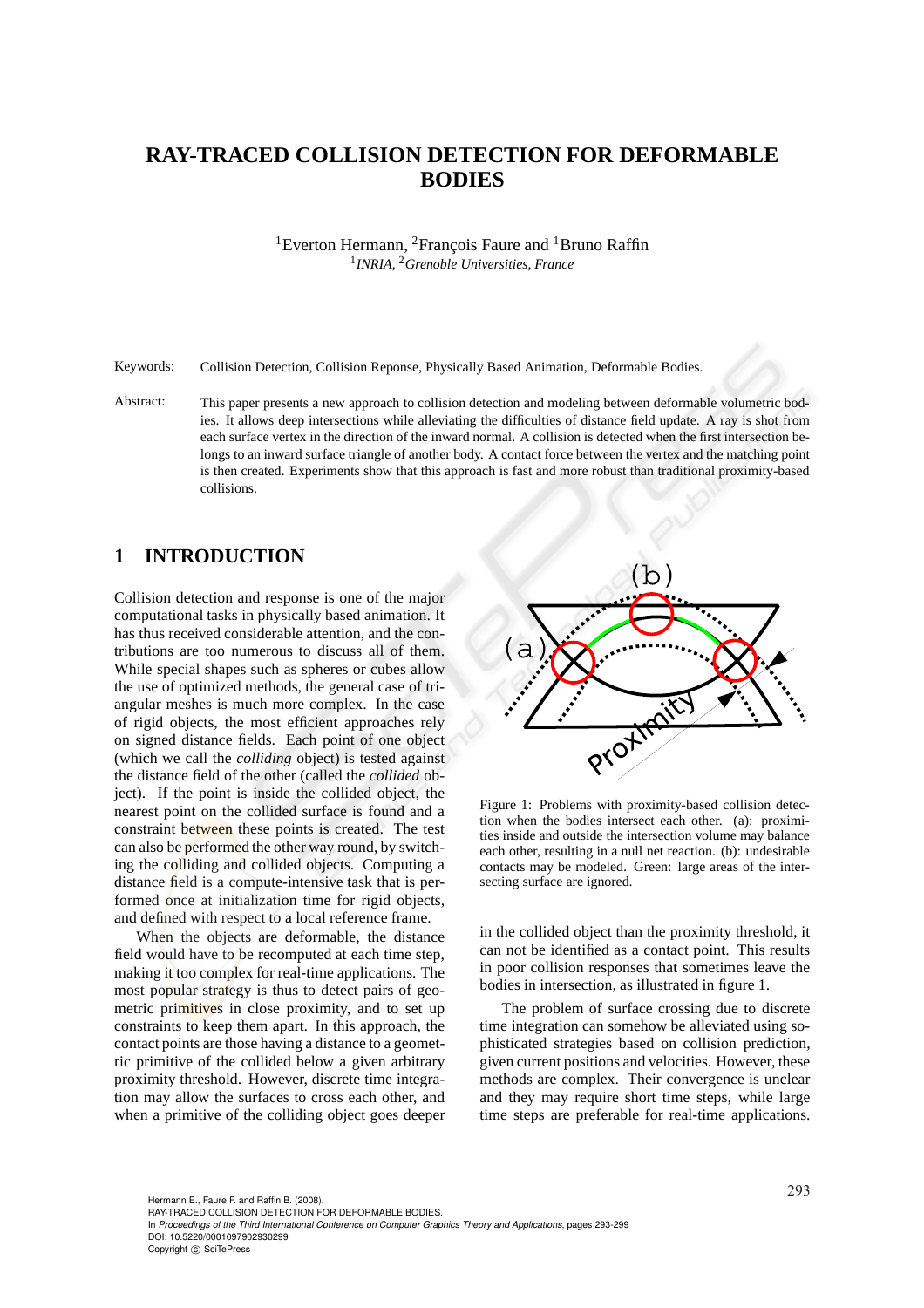

Figure 2: Our ray-traced collision detection. A contact is modeled at points 1 and 1' because the ray shot from point 1 on the colliding object hits the inward surface of the collided object, contrary to points 2 and 3.

Consequently, they have been mainly applied to offline cloth simulations.

For volumetric objects, a reasonable amount of intersection can be visually acceptable, and a robust contact modeling method would allow us to perform large time steps. GPU-based methods can detect the pixels of a colliding surface inside a collided body, but they do not compute the matching points on the collided surface. This prevents a robust setting of the associated contact constraints.

In this paper, we propose to search the matching point along the inward normal of each colliding point, using a ray-tracing technique illustrated in figure 2. This approach is simpler than finding the closest primitive, because we search the matching point on a one-dimensional ray, rather than over the whole 3D space. We then apply penalty forces between the matching points. Such forces are necessarily perpendicular to the colliding surface, which ensures a reasonable reaction.

The remainder of this paper is organized as follows. We briefly summarize related work in section 2. We present our octree-based raytracing in section 3. Reaction forces are evaluated in section 4, and results are discussed in section 5.

## **2 RELATED WORK**

The field of collision detection is too large to be reviewed in detail here. An excellent survey of collision detection between deformable objects is given in (Teschner et al., 2005). Bounding volume hierarchies are typically used to accelerate proximity detection (Mezger et al., 2003). Continuous collision detection can be used to avoid intersections in cloth simulation (Bridson et al., 2002). Strangely enough, volumetric elastic bodies have not received much attention. (Guy and Debunne, 2004) apply stochastic proximity-based surface detection, while (Teschner et al., 2003) apply spatial hashing to tetrahedra and apply heuristics to set up contact forces between these elementary volumes. Distance fields (Frisken et al., 2000) are generally used when at least one of the colliding objects is rigid. Their update requires a volumetric mesh and is reduced to small deformations (Fisher and Lin, 2001). Image-space techniques can detect intersections (Heidelberger et al., 2004), but they can only model reactions along the camera axis.

## **3 DETECTION**

If we consider a collision pipeline, our algorithm is placed on the Narrow Phase process, as it works with pairs of objects that are potentially colliding. It requires a previous step, the Broad Phase, for identifying pairs of objects whose bounding boxes are colliding. Given such a pair of objects, our algorithm finds pairs of colliding points (one point per object). Collision response forces are then applied to these point pairs.

To identify these pairs of colliding points, we take a vertex on an object surface and follow the opposite direction of the normal up to finding a point in the other object. Our approach allows to solve collisions even if objects are deeply interpenetrated and triangles are not close enough to be detected based on proximity. Also, using the normal give us a good direction to be used with collision reaction penalties, so in the same algorithm we can do the collision detection and the collision reaction.

Once two objects are interpenetrated and colliding points are detected, the collision reaction forces are applied to separate them. Our method does not depend on precomputed data to determine the colliding points. For this reason, it is well suited to deformable objects, where the distance fields are too expensive to be recomputed at each time step.

The search path from one vertex of an object to one point on the other object can be represented as a ray with the origin at the vertices and a direction opposite to the normal at the vertices. To speedup the searching of elements that cross this ray, we stored all the triangles of each colliding objects in an octree. Therefore we can easily navigate inside this octree and efficiently find the points crossing the ray. The octree structure allow us to have a satisfying performance independently from the size of the triangles used, what is not the case for a regular grid.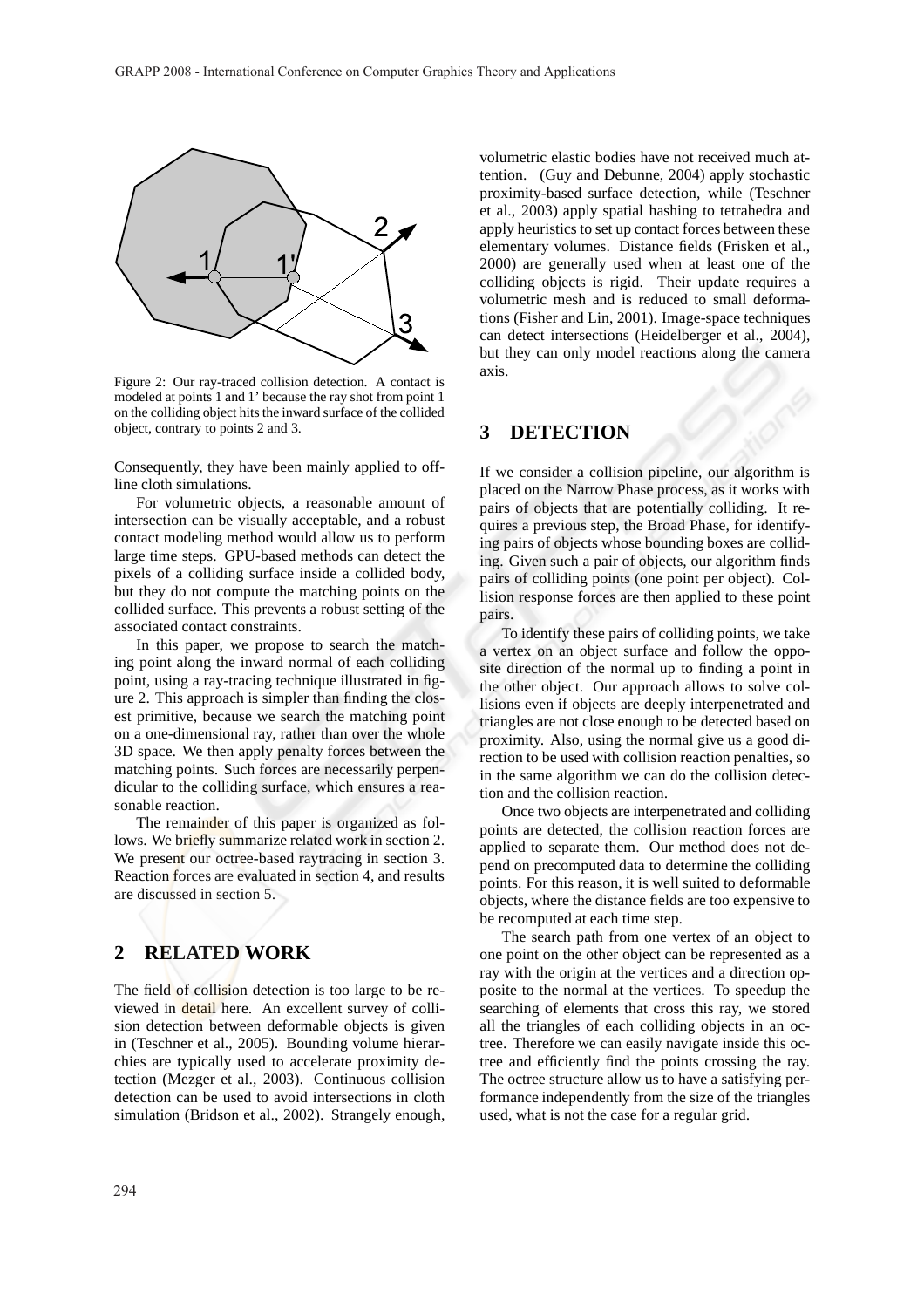

Figure 3: Quadtree version of the proposed triangle distribution algorithm. (a): a large triangle placed at the first cell level, (b) 2 triangles stored at the second level and (c) 3 triangles at the third level.

In the next sections we detail how this octree is built, and how we use this structure to find pairs of colliding points between two objects.

#### **3.1 Octree Construction**

For each potentially colliding object we create an octree containing the object triangles. We obtain a spatial data structure that allows us to easily find the triangles that intersect a given region. The efficiency of the octree depends on the triangle spacial distribution. One way to construct the octree is to split a cell while it contains more than one triangle. However this approach does not enable to control the number of cells a triangle belongs to.

Our algorithm ensures that each triangle is present in at most eight octree nodes. The goal is to avoid storing a triangle into a large number of octree cells. It ensures a good balance between octree precision and the number of cells to be tested when traversing the octree. To reach that goal, a triangle is stored at the deepest level where cell size is greater than the largest dimension of the triangle's bounding box (see Figure 3). Some triangles can be stored into non leaf nodes, as triangles of different size can be located in the same area.

### **3.2 Ray Tracing**

We ray-trace starting only from vertices located in the intersection of the object bounding boxes, which allows us to cull out numerous tests. Our algorithm is decomposed in two phases (see Algorithm 1): search for colliding pairs, and result filtering.

The search phase consists in taking the opposite of the point normal, and following this direction to find a point on the other object. The octree cells are visited using the octree traversal algorithm presented by (Revelles et al., 2000). Each cell of the octree contains a list of triangles that intersect this cell. When a cell is visited, all the triangles it contains are tested against the ray using the algorithm from (MAller and Trumbore, 1997). If an intersection point is found, this algorithm gives us its coordinates and the distance from the ray's origin.

| <b>Algorithm 1 Collision detection Algorithm.</b>        |
|----------------------------------------------------------|
| Require: Object1, Object2                                |
| <b>Ensure:</b> pairs of colliding points between Object1 |
| and Object <sub>2</sub>                                  |
| for each point1 in Object1 do                            |
| point2=traceRay(point1, - point1.normal, Ob-             |
| ject2)                                                   |
| <b>if</b> angle between point1.normal<br>and             |
| point2.normal $\leq \pi/2$ then                          |
| continue with the next point                             |
| end if                                                   |
| point3=traceRay(point1, - point1.normal, Ob-             |
| ject1)                                                   |
| dis-<br>$if \f$<br>distance(point1, point2)<br>$\leq$    |
| tance(point1,point3) then                                |
| add collision pair to the collision response             |
| end if                                                   |
| end for                                                  |

Having a pair of colliding points, one on each object, we test the validity of the resulting contacts as illustrated in Figure 4. The first verification concerns the angle between the normals of both points. An acute angle means that the ray is entering the second object instead of exiting. Eliminating acute angles avoids the misdetection of collision pairs like the one shown in Figure 4(a), where two different rays are traced from O1, but only one is valid, as the angle A is acute. Applying forces to those points would make the objects collide even more.

However, only eliminating colliding pairs that traverse the second object from the outside face is not enough. We must ensure that the point we found is not outside O1, as only using the normal as filter criterion may generate ambiguous results. A point that is part of two triangles can have a normal that satisfies the first criterion even if the point is outside the colliding object. Figure 4(b) illustrates the second validation condition of a colliding point. The ray used to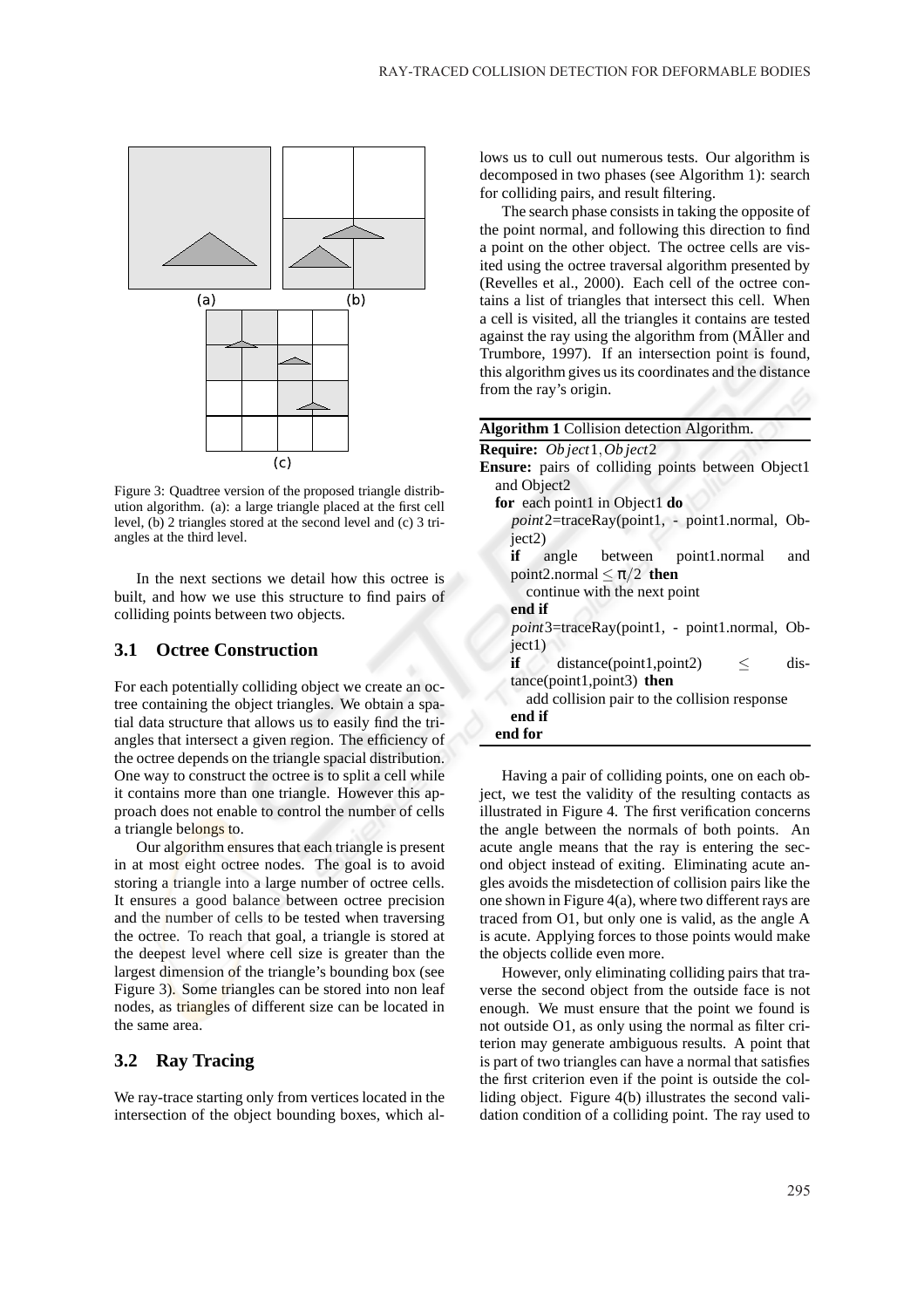search a colliding point on O2 is reused to intersect the object O1. If the point found on O1 (point3) is closer to the origin of the ray (point1) than the point on O2, this collision pair is eliminated as the second point is outside object1. The collision pairs that satisfy all the tests are kept to be treated by the collision response phase.



Figure 4: Colliding points validation. Point1, point2 and point3 denote the points identified by the Algorithm 1.

#### **3.3 Self-collision**

Self-collision can be detected using an extension of our method illustrated in Figure 5. A self-collision is detected when the ray hits twice the inward surface of the object. This test is more expensive because all the vertices of a potentially self-intersecting body are tested.

### **4 REACTION**

Once collisions are detected and modeled, we apply a penalty force to each pair of matching points. The



Figure 5: Self-collision detection.



Figure 6: Contact force. In (a), a sharp object undergoes a non-null net tangential force. In (b), angle  $\alpha$  is used to estimate the quality of the contact model and to weight its force.

force is proportional to the distance, and parallel to the line joining the matching points. This guarantees that Newton's third law on opposite forces is satisfied. We apply the force directly to the colliding point, and we distribute the opposite force to the vertices of the associated triangle in the collided object according to the barycentric coordinates of the intersection point. We perform an implicit time integration to avoid instabilities due to high contact forces.

The direction of the force is not necessarily parallel to the normal of the collided object, as illustrated in Figure 6, and some contact pairs are more reliable than others. As a result, sharp objects may undergo undesirable net tangential forces.

We therefore multiply the intensity of the force by the cosine of the angle  $\alpha$  in figure 6(b). This reduces the influence of the less reliable contact forces.

To evaluate the contact forces created by our algorithm, we used a cylinder crossed by a plane, and the expected direction for the resulting force is a vertical force as shown in 2D in Figure 7. Due to symmetry, tangential forces should balance each other and the net tangential force should be null. However, due to surface discretization, as the rotational position of the cylinder changes, the resulting force direction may differ from the normal of the plane.

To measure the variation of the resulting force, we tested cylinders with a number of sides ranging from 10 to 150. For each cylinder we took 100 different rotational positions, and measured the response forces. In Figure 8 we show the mean of the variations for a varying numbers of sides. We observe that the quality of the resulting force increases with the object level of detail. For a cylinder having only 10 sides, we get a worst case deviation of 8%. As we increase the number of sides, variation levels decrease to about 1%. This variation depends of course on the shape of the object, and the results improve with smoother objects. As our algorithm uses penalties to separate the objects, the usage of the normal direction fits to our needs, as it give us a good aproximation on the direction one object interpenetrated the other. In some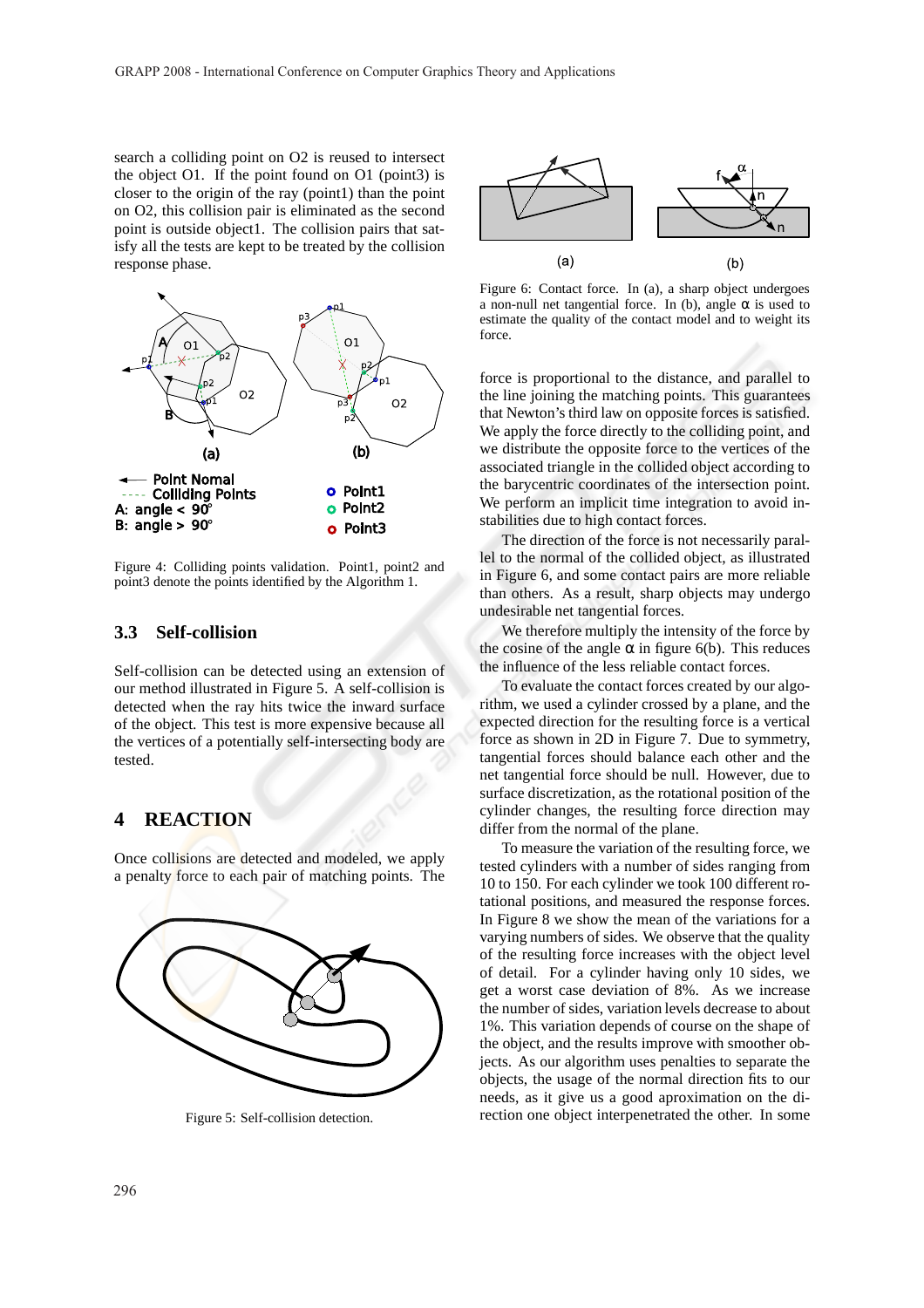

Figure 7: A cylinder undergoing various tangential forces due to low geometric resolution.



Figure 8: Ratio of tangential and normal force, against the number of cylinder faces.

cases we are not able to fully separate to objects in one step, in those situations using the velocity direction has no meaning, as it was changed by the penalties forces in the previous step.

A limitation of our methods occurs when all the inward rays cross the colliding body before the collided one, as illustrated in figure 9. In this case, no collision is detected and the contact force is null. Note that this does not induce instabilities. A proximitybased method would succeed if the colliding vertices were not deeper than the proximity threshold, and fail otherwise. The same happens when one object is completly inside the other, and our algorithm does not find a way to separate them.

Another limitation occurs when an object that is in a self-colliding state, also collides another object. In this case, some collision may be missed as the first colliding point may be an outside face. Also edge-



Figure 9: Our method can fail in case of non-convex intersection volume.

edge interpenetration are not always detected as we project the rays from the object vertexes.

## **5 RESULTS**

We compared the efficiency of our method with a hierarchical implementation of a proximity-based approach, similar to the one proposed by (Bridson et al., 2002). The algorithms were implemented using de Simulation Open Framework Architecture (SOFA) (Allard et al., 2007). The parallel version of our algorithm was developed using KAAPI (Gautier et al., 2007).

The first test consists in starting the simulation with interpenetrating objects. We observe how the algorithms manage to push the objects apart. In Figure 10 we have the starting scene followed by the reaction produced by each algorithm. The ray-tracing algorithm manages to separate the objects while the objects are only deformed and stay interpenetrated with the proximity-based approach. The ray-tracing applies all the penalties in a direction that separates the objects. The proximity-based algorithm tries just to push apart triangles that are too close. As a result, some penalties are oriented in a direction opposite to the one that should be used to separate the objects.

Another advantage of our approach is the larger simulation step (*dt*) that can be used. With a large *dt* objects can move from a non colliding state to a deep interpenetration. With a proximity-based approach, deeply interpenetrated objects lead to triangles too far apart to be detected as colliding. Still using the same scene (Figure 11), the proximity-based algorithm gives satisfying results up to a maximum *dt*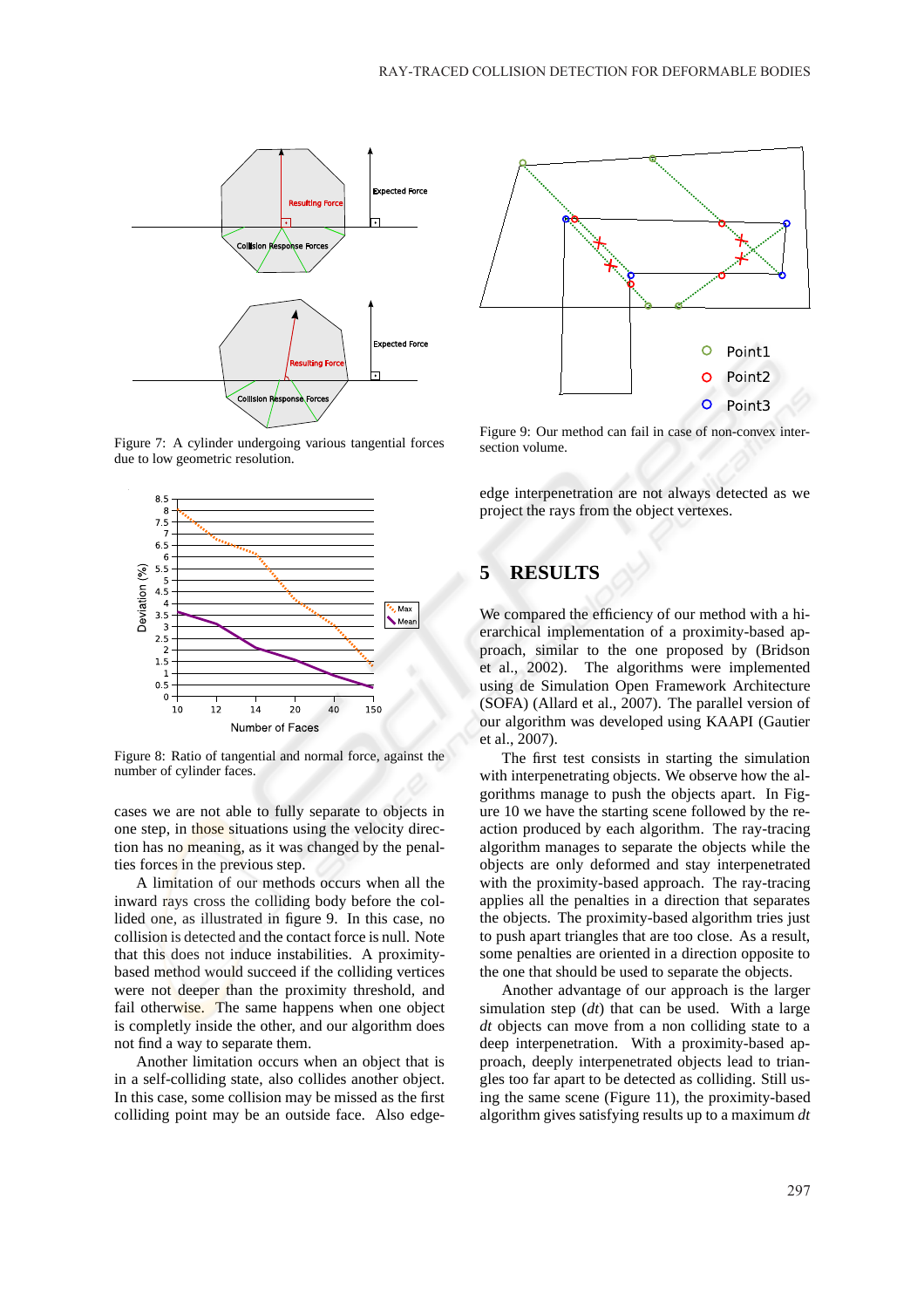

When running both algorithms one a a Xeon 2.5Ghz machine simulating a scene like the one in Figure 11, our algorithm reaches 30 fps, while the proximity-base algorithm reaches only 12 fps. It is mainly due to a smaller number of colliding points detected by the ray tracing, as close triangles that are not in a colliding state do not generate colliding points. With less penalties applied, the solver run faster. The use of the octree structure to detect matching triangles also leads to significant performance gains.

In terms of scalability our algorithm behaves as expected, having a linear degradation of performance as the number of colliding objects increases. The basic element of our collision detection algorithm is the triangle. The algorithm performance depends directly on the number of triangles needing to be evaluated. In Figure 13, we display the time to solve 200 iterations with a varying number of objects in the scene. The objects used are torus initially interpenetrating each other as shown in the attached video.

tion quality.

up to 0.45 seconds.

Figure 11: Scene used for performance comparison.

of 0.2 seconds, while our algorithm is still effective

In the scene illustrated in Figure 12 we have a similar situation where the interpenetration of objects restrains the movements when using a proximity-based approach. The rings start the scene with no collision between them, but when they get interpenetrated they are not able to follow the chain movement. However, with the ray trace algorithm the rings can move freely, even with interpenetrations. It allow us tu use